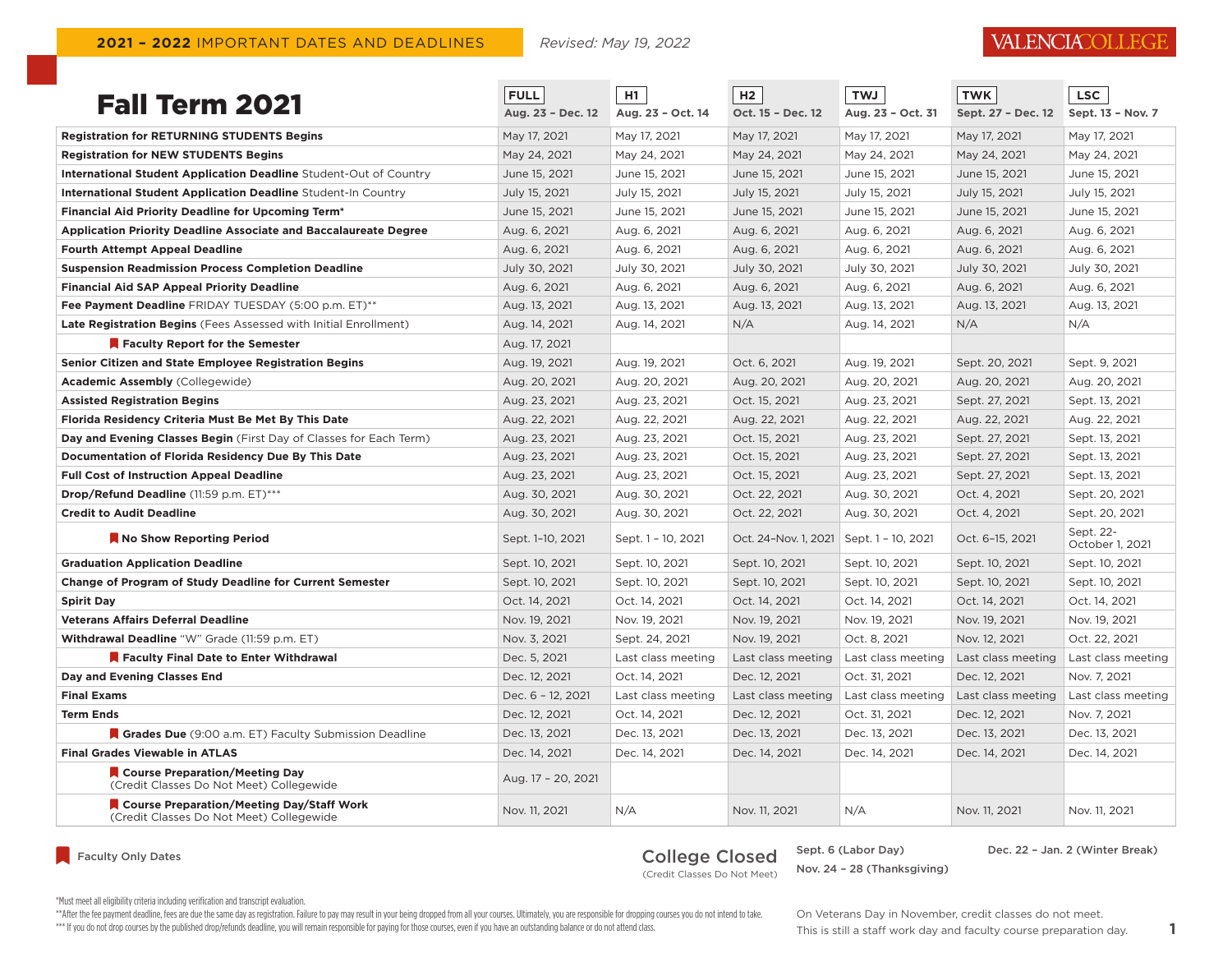### VALENCIACOLLEGE

| <b>Spring Term 2022</b>                                                    | <b>FULL</b><br>Jan. 10 - May 1  | H1<br>Jan. 10 - March 2                  | H2<br>March 3 - May 1 | <b>TWJ</b><br>Jan. 10 - March 27 | <b>TWK</b><br>Feb. 14 - May 1 | <b>LSC</b><br>Jan. 24 - March 27 |
|----------------------------------------------------------------------------|---------------------------------|------------------------------------------|-----------------------|----------------------------------|-------------------------------|----------------------------------|
| <b>Registration for RETURNING STUDENTS Begins</b>                          | Nov. 5, 2021                    | Nov. 5, 2021                             | Nov. 5, 2021          | Nov. 5, 2021                     | Nov. 5, 2021                  | Nov. 5, 2021                     |
| <b>Registration for NEW STUDENTS Begins</b>                                | Nov. 10, 2021                   | Nov. 10, 2021                            | Nov. 10, 2021         | Nov. 10, 2021                    | Nov. 10, 2021                 | Nov. 10, 2021                    |
| International Student Application Deadline Student-Out of Country          | Oct. 15, 2021                   | Oct. 15, 2021                            | Oct. 15, 2021         | Oct. 15, 2021                    | Oct. 15, 2021                 | Oct. 15, 2021                    |
| International Student Application Deadline Student-In Country              | Nov. 15, 2021                   | Nov. 15, 2021                            | Nov. 15, 2021         | Nov. 15, 2021                    | Nov. 15, 2021                 | Nov. 15, 2021                    |
| <b>Financial Aid Priority Deadline for Upcoming Term*</b>                  | Nov. 15, 2021                   | Nov. 15, 2021                            | Nov. 15, 2021         | Nov. 15, 2021                    | Nov. 15, 2021                 | Nov. 15, 2021                    |
| <b>Fourth Attempt Appeal Deadline</b>                                      | Dec. 17, 2021                   | Dec. 17, 2021                            | Dec. 17, 2021         | Dec. 17, 2021                    | Dec. 17, 2021                 | Dec. 17, 2021                    |
| <b>Suspension Readmission Process Completion Deadline</b>                  | Dec. 10, 2021                   | Dec. 10, 2021                            | Dec. 10, 2021         | Dec. 10, 2021                    | Dec. 10, 2021                 | Dec. 10, 2021                    |
| <b>Application Priority Deadline Associate and Baccalaureate Degree</b>    | Dec. 17, 2021                   | Dec. 17, 2021                            | Dec. 17, 2021         | Dec. 17, 2021                    | Dec. 17, 2021                 | Dec. 17, 2021                    |
| Fee Payment Deadline TUESDAY (5:00 p.m. ET)**                              | Jan. 4, 2022                    | Jan. 4, 2022                             | Jan. 4, 2022          | Jan. 4, 2022                     | Jan. 4, 2022                  | Jan. 4, 2022                     |
| <b>Late Registration Begins</b> (Fees Assessed with Initial Enrollment)    | Jan. 5, 2022                    | Jan. 5, 2022                             | N/A                   | Jan. 5, 2022                     | N/A                           | N/A                              |
| Faculty Report for the Semester                                            | Jan. 6, 2022                    |                                          |                       |                                  |                               |                                  |
| Senior Citizen and State Employee Registration Begins                      | Jan. 6, 2022                    | Jan. 6, 2022                             | Feb. 24, 2022         | Jan. 6, 2022                     | Feb. 10, 2022                 | Jan. 20, 2022                    |
| <b>Financial Aid SAP Appeal Priority Deadline</b>                          | Jan. 7, 2022                    | Jan. 7, 2022                             | Jan. 7, 2022          | Jan. 7, 2022                     | Jan. 7, 2022                  | Jan. 7, 2022                     |
| <b>Assisted Registration Begins</b>                                        | Jan. 10, 2022                   | Jan. 10, 2022                            | Mar. 3, 2022          | Jan. 10, 2022                    | Feb. 14, 2022                 | Jan. 24, 2022                    |
| Florida Residency Criteria Must Be Met By This Date                        | Jan. 9, 2022                    | Jan. 9, 2022                             | Jan. 9, 2022          | Jan. 9, 2022                     | Jan. 9, 2022                  | Jan. 9, 2022                     |
| Day and Evening Classes Begin (First Day of Classes for Each Term)         | Jan. 10, 2022                   | Jan. 10, 2022                            | Mar. 3, 2022          | Jan. 10, 2022                    | Feb. 14, 2022                 | Jan. 24, 2022                    |
| Documentation of Florida Residency Due By This Date                        | Jan. 10, 2022                   | Jan. 10, 2022                            | Mar. 3, 2022          | Jan. 10, 2022                    | Feb. 14, 2022                 | Jan. 24, 2022                    |
| <b>Full Cost of Instruction Appeal Deadline</b>                            | Jan. 10, 2022                   | Jan. 10, 2022                            | Mar. 3. 2022          | Jan. 10, 2022                    | Feb. 14, 2022                 | Jan. 24, 2022                    |
| <b>Drop/Refund Deadline</b> (11:59 p.m. ET)***                             | Jan. 18, 2022                   | Jan. 18, 2022                            | Mar. 17, 2022         | Jan. 18, 2022                    | Feb. 21, 2022                 | Jan. 31, 2022                    |
| <b>Credit to Audit Deadline</b>                                            | Jan. 18, 2022                   | Jan. 18, 2022                            | Mar. 17, 2022         | Jan. 18, 2022                    | Feb. 21, 2022                 | Jan. 31, 2022                    |
| No Show Reporting Period                                                   | Jan. 20-29. 2022                | Jan. 20 - 29. 2022                       | Mar. 19 - 28, 2022    | Jan. 20 - 29. 2022               | Feb 23- Mar 4,<br>2022        | Feb 2-11, 2022                   |
| <b>Graduation Application Deadline</b>                                     | Jan. 28, 2022                   | Jan. 28, 2022                            | Jan. 28, 2022         | Jan. 28, 2022                    | Jan. 28, 2022                 | Jan. 28, 2022                    |
| <b>Change of Program of Study Deadline for Current Semester</b>            | Jan. 28, 2022                   | Jan. 28, 2022                            | Jan. 28, 2022         | Jan. 28, 2022                    | Jan. 28, 2022                 | Jan. 28, 2022                    |
| Learning Day                                                               | Feb. 11, 2022                   | Feb. 11, 2022                            | N/A                   | Feb. 11, 2022                    | Feb. 11, 2022                 | Feb. 11, 2022                    |
| <b>Veterans Affairs Deferral Deadline</b>                                  | Mar. 4, 2022                    | Mar. 4, 2022                             | Mar. 4, 2022          | Mar. 4, 2022                     | Mar. 4, 2022                  | Mar. 4, 2022                     |
| Withdrawal Deadline "W" Grade (11:59 p.m. ET)                              | Mar. 25, 2022                   | Feb. 11, 2022                            | Apr. 15, 2022         | Feb. 25, 2022                    | Apr. 8, 2022                  | Mar. 4, 2022                     |
| Faculty Final Date to Enter Withdrawal                                     | Apr. 24, 2022                   | Last class meeting                       | Last class meeting    | Last class meeting               | Last class meeting            | Last class meeting               |
| Day and Evening Classes End                                                | May 1, 2022                     | Mar. 2, 2022                             | May 1, 2022           | Mar. 27, 2022                    | May 1, 2022                   | Mar. 27, 2022                    |
| <b>Final Exams</b>                                                         |                                 | Apr. 25-May 1, 2022   Last class meeting | Last class meeting    | Last class meeting               | Last class meeting            | Last class meeting               |
| <b>Term Ends</b>                                                           | May 1, 2022                     | Mar. 2, 2022                             | May 1, 2022           | Mar. 27, 2022                    | May 1, 2022                   | Mar. 27, 2022                    |
| Grades Due (9:00 a.m. ET) Faculty Submission Deadline                      | May 2, 2022                     | May 2, 2022                              | May 2, 2022           | May 2, 2022                      | May 2, 2022                   | May 2, 2022                      |
| Final Grades Viewable in ATLAS                                             | May 3, 2022                     | May 3, 2022                              | May 3, 2022           | May 3, 2022                      | May 3, 2022                   | May 3, 2022                      |
| <b>Commencement</b> (Mothers Day)                                          | May 8, 2022                     |                                          |                       |                                  |                               |                                  |
| Course Preparation/Meeting Day<br>(Credit Classes Do Not Meet) Collegewide | Jan. 6-7, 2022<br>Feb. 11, 2022 | Jan. 6-7, 2022<br>Feb. 11, 2022          |                       | Jan. 6-7, 2022<br>Feb. 11, 2022  | Feb. 11, 2022                 | Feb. 11, 2022                    |

Faculty Only Dates

# Jan. 17 (Martin Luther King Day)<br>
College Closed Fab 11 (Lorming Day)

Feb. 11 (Learning Day) (Credit Classes Do Not Meet)

Mar. 7–13 (Spring Break)

\*Must meet all eligibility criteria including verification and transcript evaluation.

\*\* After the fee payment deadline, fees are due the same day as registration. Failure to pay may result in your being dropped from all your courses. Ultimately, you are responsible for dropping courses you do not intend to

\*\*\* If you do not drop courses by the published drop/refunds deadline, you will remain responsible for paying for those courses, even if you have an outstanding balance or do not attend class. <br> **2** Classes do not meet. Th

On 11-Feb Learning Day, all college offices are closed and credit classes do not meet. This is still a staff and faculty work day.